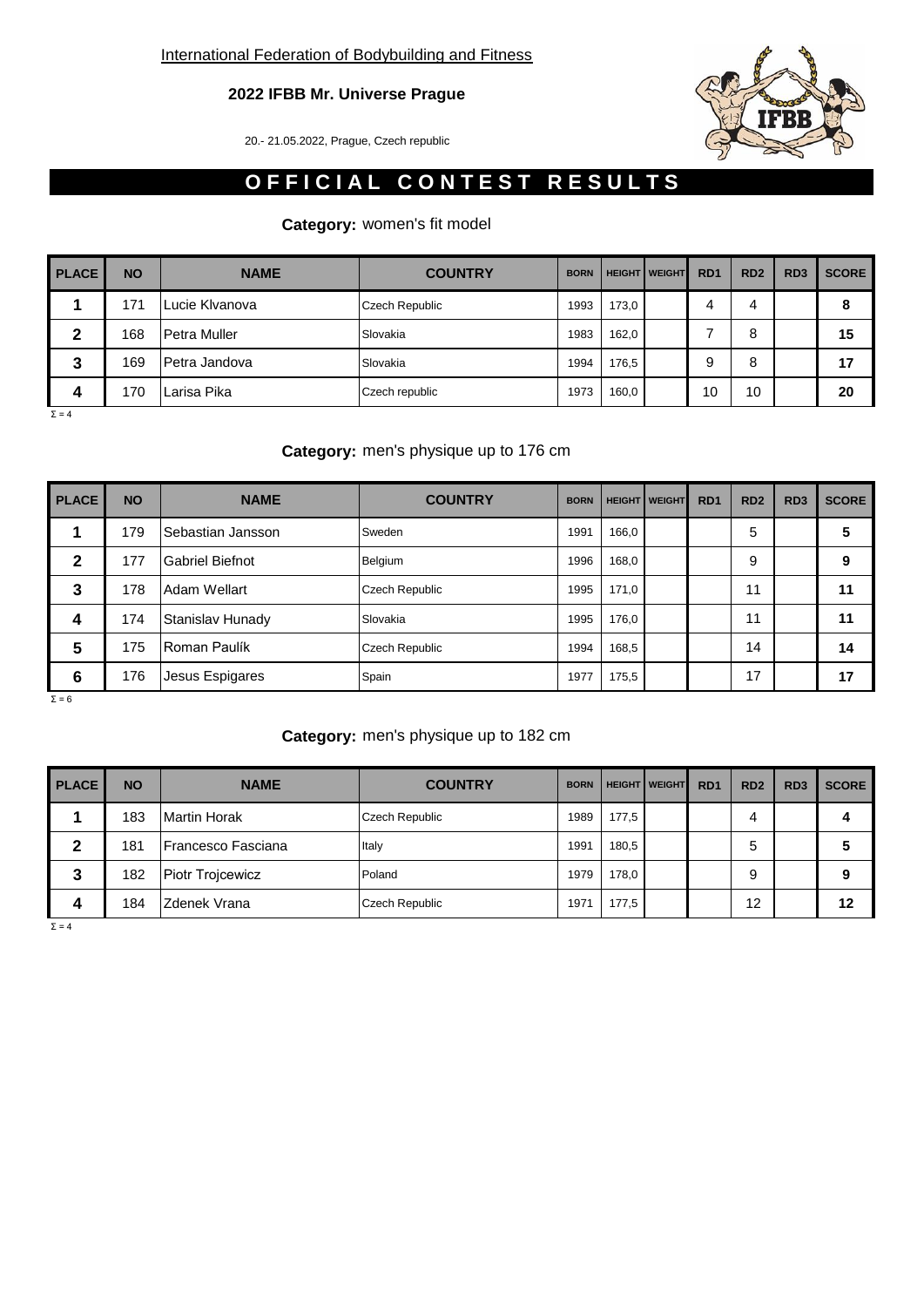## **Category:** men's physique over 182 cm

| <b>PLACE</b>    | <b>NO</b> | <b>NAME</b>           | <b>COUNTRY</b>        | <b>BORN</b> |       | <b>HEIGHT   WEIGHT</b> | RD <sub>1</sub> | RD <sub>2</sub> | RD <sub>3</sub> | <b>SCORE</b> |
|-----------------|-----------|-----------------------|-----------------------|-------------|-------|------------------------|-----------------|-----------------|-----------------|--------------|
| 1               | 191       | Pavel Vasek           | <b>Czech Republic</b> | 1998        | 187,5 |                        | 4               | 5               |                 | 5            |
| $\mathbf{2}$    | 195       | <b>Chris Harnell</b>  | Sweden                | 1977        | 185,0 |                        | 12              | 7               |                 | 7            |
| 3               | 192       | <b>Maxim Shretsov</b> | Czech Republic        | 1986        | 185,0 |                        | 6               | 8               |                 | 8            |
| 4               | 189       | Ladislav Vasek        | <b>Czech Republic</b> | 1994        | 186,0 |                        | 12              | 10              |                 | 10           |
| 5               | 193       | Maros Bacik           | Slovakia              | 1994        | 183,5 |                        | 10              | 14              |                 | 14           |
| $6\phantom{1}6$ | 194       | Marian Derdak         | Slovakia              | 1997        | 190,0 |                        | 21              | 18              |                 | 18           |
| 7               | 190       | <b>Martin Mester</b>  | Czech Republic        | 1976        | 189,0 |                        | 24              |                 |                 | 24           |
| 8               | 187       | <b>Zdenek Piekarz</b> | <b>Czech Republic</b> | 1995        | 184,0 |                        | 24              |                 |                 | 24           |
| 9               | 188       | Andreas Thiele        | Germany               | 1982        | 183,5 |                        | 25              |                 |                 | 25           |
| 10              | 196       | Tomas Krascsenits     | <b>Czech Republic</b> | 1980        | 187,0 |                        | 26              |                 |                 | 26           |

 $Σ = 10$ 

#### **Category:** overall men's physique

| <b>PLACE</b> | <b>NO</b> | <b>NAME</b>         | <b>COUNTRY</b> | <b>BORN</b> | <b>HEIGHT   WEIGHT</b> | R <sub>D</sub> 1 | RD <sub>2</sub> | RD <sub>3</sub> | <b>SCORE</b> |
|--------------|-----------|---------------------|----------------|-------------|------------------------|------------------|-----------------|-----------------|--------------|
|              | 179       | ISebastian Jansson  | Sweden         |             |                        |                  | Δ               |                 | 4            |
| ◠<br>L       | 191       | Pavel Vasek         | Czech Republic |             |                        |                  |                 |                 |              |
| 3            | 183       | <b>Martin Horak</b> | Czech Republic |             |                        |                  |                 |                 |              |

 $Σ = 3$ 

#### **Category:** masters physique over 40 years

| <b>PLACE</b> | <b>NO</b> | <b>NAME</b>              | <b>COUNTRY</b>        | <b>BORN</b> |       | <b>HEIGHT   WEIGHT</b> | R <sub>D</sub> 1 | RD <sub>2</sub> | RD <sub>3</sub> | <b>SCORE</b> |
|--------------|-----------|--------------------------|-----------------------|-------------|-------|------------------------|------------------|-----------------|-----------------|--------------|
|              | 166       | <b>Chris Harnell</b>     | Sweden                | 1977        | 185,0 |                        |                  | 3               |                 | 3            |
| 2            | 165       | Jesus Espigares          | Spain                 | 1977        | 175,5 |                        |                  | 8               |                 | 8            |
| 3            | 161       | <b>Martin Mester</b>     | <b>Czech Republic</b> | 1976        | 189,0 |                        |                  | 11              |                 | 11           |
| 4            | 164       | <b>Piotr Trojcewicz</b>  | Poland                | 1979        | 178,0 |                        |                  | 12              |                 | 12           |
| 5            | 162       | <b>Andreas Thiele</b>    | Germany               | 1982        | 183,5 |                        |                  | 13              |                 | 13           |
| 6            | 160       | <b>Tomas Krascsenits</b> | <b>Czech Republic</b> | 1980        | 187,0 |                        |                  | 17              |                 | 17           |
|              | 163       | <b>Zdenek Vrana</b>      | <b>Czech Republic</b> | 1971        | 177,5 |                        |                  | 19              |                 | 19           |

 $Σ = 7$ 

#### **Category:** muscular men's physique

| <b>PLACE</b> | <b>NO</b> | <b>NAME</b>           | <b>COUNTRY</b>        | <b>BORN</b> |       | <b>HEIGHT   WEIGHT</b> | R <sub>D</sub> 1 | RD <sub>2</sub> | RD <sub>3</sub> | <b>SCORE</b> |
|--------------|-----------|-----------------------|-----------------------|-------------|-------|------------------------|------------------|-----------------|-----------------|--------------|
|              | 154       | Adam Csik             | Slovakia              | 1992        | 179,5 |                        |                  | 3               |                 | 3            |
| $\mathbf{2}$ | 151       | Lukas Cerveny         | <b>Czech Republic</b> | 1989        | 171,5 |                        |                  | 8               |                 | 8            |
| 3            | 153       | David Klimek          | <b>Czech Republic</b> | 1998        | 181,5 |                        |                  | 11              |                 | 11           |
| 4            | 152       | Radomir Sulek         | Slovakia              | 1996        | 185,5 |                        |                  | 12              |                 | 12           |
| 5            | 155       | Kevin Secundino       | France                | 1987        | 182,0 |                        |                  | 15              |                 | 15           |
| 6            | 157       | <b>Tomas Petrenas</b> | Lithuania             | 1992        | 188,0 |                        |                  | 16              |                 | 16           |
| 7            | 156       | Łukasz Filip          | Poland                | 1993        | 189,0 |                        |                  | 18              |                 | 18           |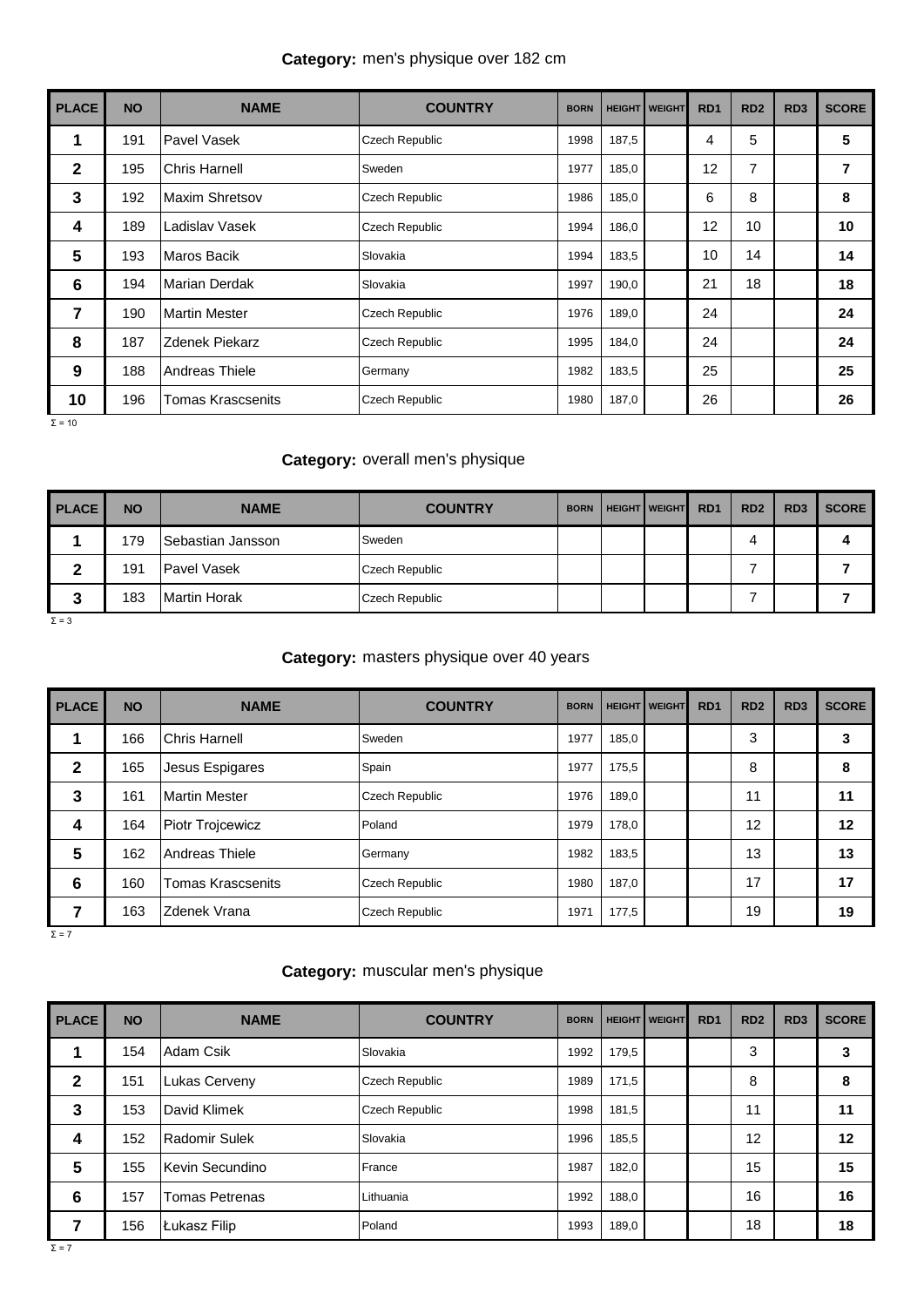# **Category:** beginners bikini fitness

| <b>PLACE</b> | <b>NO</b> | <b>NAME</b>              | <b>COUNTRY</b>        | <b>BORN</b> |       | <b>HEIGHT WEIGHT</b> | RD <sub>1</sub> | RD <sub>2</sub> | RD <sub>3</sub> | <b>SCORE</b> |
|--------------|-----------|--------------------------|-----------------------|-------------|-------|----------------------|-----------------|-----------------|-----------------|--------------|
|              | 198       | lHana Maslikova-Reinders | <b>Czech Republic</b> | 1982        | 176,0 |                      |                 |                 |                 | u            |
|              | 197       | IEliska Bastarova        | Czech republic        | 1998        | 164.0 |                      |                 | ົ               |                 |              |

 $Σ = 2$ 

## **Category:** masters bikini 35-39 years

| <b>PLACE</b> | <b>NO</b> | <b>NAME</b>         | <b>COUNTRY</b> | <b>BORN</b> |       | <b>HEIGHT WEIGHT</b> | R <sub>D</sub> 1 | RD <sub>2</sub> | RD <sub>3</sub> | <b>SCORE</b> |
|--------------|-----------|---------------------|----------------|-------------|-------|----------------------|------------------|-----------------|-----------------|--------------|
|              | 203       | Petra Simova        | Czech Republic | 1983        | 160,0 |                      |                  | 4               |                 |              |
| 2            | 202       | Helen Bauml         | Germany        | 1985        | 173,5 |                      |                  | 9               |                 | 9            |
| 3            | 206       | lPetra Muller       | Slovakia       | 1983        | 162,0 |                      |                  | 9               |                 | 9            |
| 4            | 204       | <b>Ivette Balaz</b> | Slovakia       | 1985        | 156,0 |                      |                  | 12              |                 | 12           |
| 5            | 201       | Adela Stonawska     | Czech Republic | 1986        | 155,5 |                      |                  | 15              |                 | 15           |
| 6            | 205       | Henriette Henriksen | Ifbb Flag      | 1985        | 161,0 |                      |                  | 18              |                 | 18           |

 $Σ = 6$ 

# **Category:** masters bikini over 40 years up tu 168 cm

| <b>PLACE</b> | <b>NO</b> | <b>NAME</b>             | <b>COUNTRY</b> | <b>BORN</b> |       | <b>HEIGHT   WEIGHT</b> | RD <sub>1</sub> | RD <sub>2</sub> | RD <sub>3</sub> | <b>SCORE</b> |
|--------------|-----------|-------------------------|----------------|-------------|-------|------------------------|-----------------|-----------------|-----------------|--------------|
|              | 217       | Zuzana Satmaryova       | Slovakia       | 1979        | 161,0 |                        |                 | 3               |                 |              |
| 2            | 216       | Kamila Pardamcova       | Spain          | 1977        | 155,0 |                        |                 | 6               |                 | b            |
| 3            | 210       | <b>Brigita Veninger</b> | Hungary        | 1970        | 164,5 |                        |                 | 8               |                 | 8            |
| 4            | 209       | Sarka Cejkova           | Czech Republic | 1970        | 160,5 |                        |                 | 12              |                 | 12           |
| 5            | 214       | Alice Pospisilova       | Czech Republic | 1981        | 160,0 |                        |                 | 15              |                 | 15           |

Σ = 5

## **Category:** masters bikini over 40 years over 168 cm

| <b>PLACE</b> | <b>NO</b> | <b>NAME</b>             | <b>COUNTRY</b> | <b>BORN</b> |       | <b>HEIGHT   WEIGHT</b> | RD <sub>1</sub> | RD <sub>2</sub> | RD <sub>3</sub> | <b>SCORE</b> |
|--------------|-----------|-------------------------|----------------|-------------|-------|------------------------|-----------------|-----------------|-----------------|--------------|
|              | 211       | Sylvie Moocova          | Czech Republic | 1978        | 170.5 |                        |                 | ◠<br>٠J         |                 | J            |
| 2            | 215       | Olga Usova              | Czech Republic | 1974        | 175.0 |                        |                 | 6               |                 | 6            |
| 3            | 213       | Hana Maslikova-Reinders | Czech Republic | 1982        | 176.0 |                        |                 | 8               |                 | 8            |
| 4            | 212       | Eva Csele               | Hungary        | 1981        | 172,5 |                        |                 | 12              |                 | 12           |

Σ = 4

## **Category:** overall master women's bikini

| <b>PLACE</b> | <b>NO</b> | <b>NAME</b>       | <b>COUNTRY</b> | <b>BORN</b> | <b>HEIGHT   WEIGHT</b> | RD <sub>1</sub> | RD <sub>2</sub> | RD <sub>3</sub> | <b>SCORE</b> |
|--------------|-----------|-------------------|----------------|-------------|------------------------|-----------------|-----------------|-----------------|--------------|
|              | 211       | Sylvie Moocova    | Czech Republic |             |                        |                 | 5               |                 | ÷            |
|              | 217       | Zuzana Satmaryova | Slovakia       |             |                        |                 | 6               |                 | b            |
| J            | 203       | Petra Simova      | Czech Republic |             |                        |                 |                 |                 | 8            |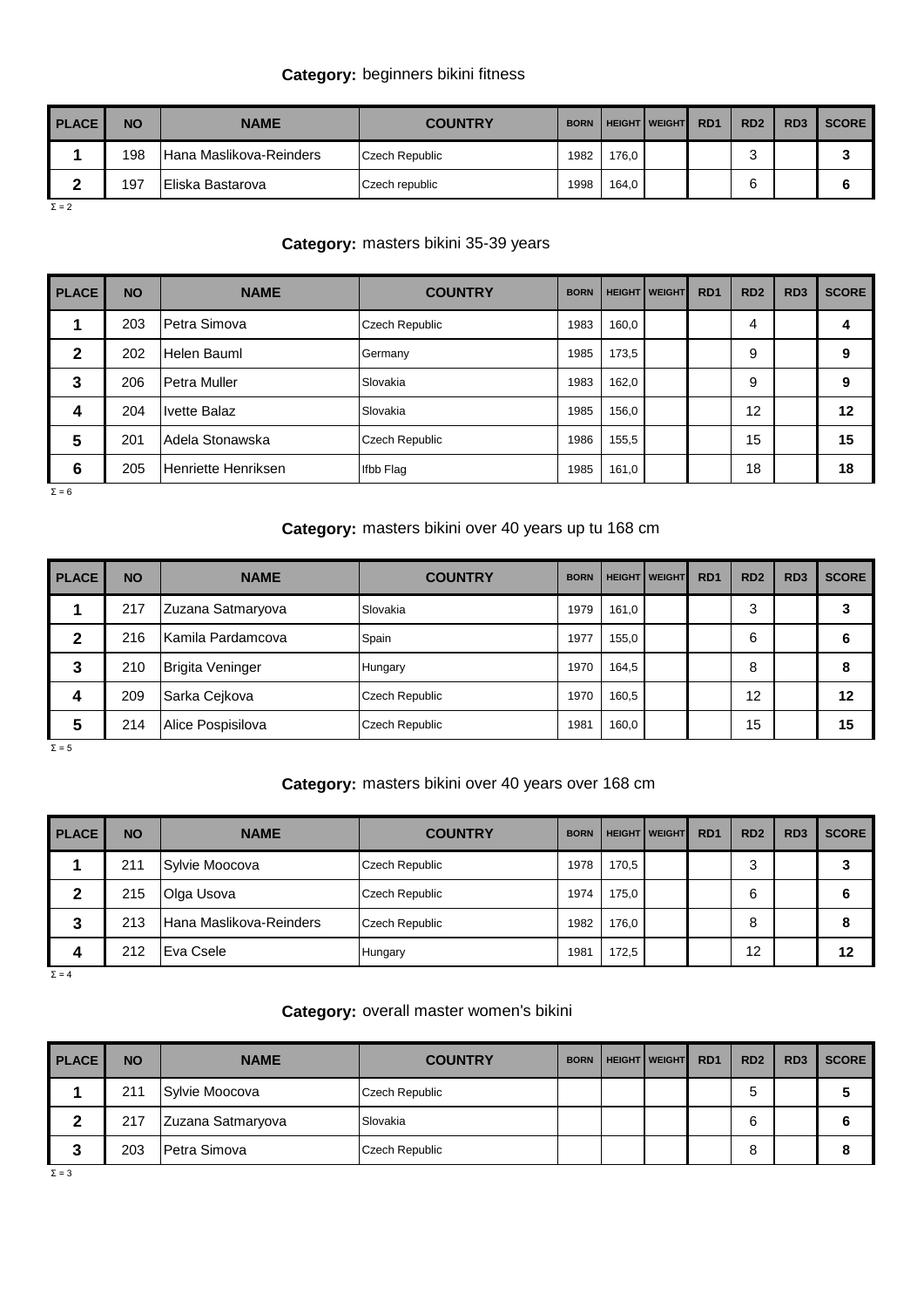## **Category:** junior bikini fitness

| <b>PLACE</b> | <b>NO</b> | <b>NAME</b>         | <b>COUNTRY</b>        | <b>BORN</b> |       | <b>HEIGHT   WEIGHT</b> | R <sub>D</sub> 1 | RD <sub>2</sub> | RD <sub>3</sub> | <b>SCORE</b> |
|--------------|-----------|---------------------|-----------------------|-------------|-------|------------------------|------------------|-----------------|-----------------|--------------|
| 1            | 226       | Milena Miletic      | Serbia                | 2005        | 162,5 |                        |                  | 3               |                 | 3            |
| $\mathbf{2}$ | 225       | Vanda Szoradova     | Slovakia              | 1999        | 167,5 |                        |                  | 6               |                 | 6            |
| 3            | 221       | Veronika Pekarova   | <b>Czech Republic</b> | 2003        | 173,0 |                        |                  | 12              |                 | 12           |
| 4            | 222       | Martina Pospisilova | <b>Czech Republic</b> | 2001        | 160,0 |                        |                  | 12              |                 | 12           |
| 5            | 224       | Patricie Zavrelova  | <b>Czech Republic</b> | 2000        | 166,0 |                        |                  | 14              |                 | 14           |
| 6            | 220       | Jana Pavlovicova    | <b>Czech Republic</b> | 2002        | 158,0 |                        |                  | 17              |                 | 17           |
| 7            | 223       | IPetra Zvonickova   | <b>Czech Republic</b> | 1999        | 174,5 |                        |                  | 21              |                 | 21           |

 $Σ = 7$ 

## **Category:** women's bikini fitness up to 160 cm

| <b>PLACE</b> | <b>NO</b> | <b>NAME</b>         | <b>COUNTRY</b>        | <b>BORN</b> |       | <b>HEIGHT   WEIGHT</b> | RD <sub>1</sub> | RD <sub>2</sub> | RD <sub>3</sub> | <b>SCORE</b> |
|--------------|-----------|---------------------|-----------------------|-------------|-------|------------------------|-----------------|-----------------|-----------------|--------------|
| 1            | 235       | Katarzyna Przepiora | Poland                | 1995        | 159,0 |                        | 5               | 4               |                 | 4            |
| $\mathbf{2}$ | 229       | Tereza Jirkovska    | <b>Czech Republic</b> | 1994        | 160,0 |                        | 6               | 7               |                 | 7            |
| 3            | 234       | Kamila Pardamcova   | Spain                 | 1977        | 155,0 |                        | 8               | 8               |                 | 8            |
| 4            | 232       | l Petra Simova      | <b>Czech Republic</b> | 1983        | 160,0 |                        | 16              | 13              |                 | 13           |
| 5            | 230       | Martina Pospisilova | <b>Czech Republic</b> | 2001        | 160,0 |                        | 15              | 16              |                 | 16           |
| 6            | 231       | Jana Pavlovicova    | <b>Czech Republic</b> | 2002        | 158,0 |                        | 18              | 17              |                 | 17           |
| 7            | 236       | <b>Ivette Balaz</b> | Slovakia              | 1985        | 156,0 |                        | 19              |                 |                 | 19           |
| 8            | 233       | Adela Stonawska     | Czech Republic        | 1986        | 155,5 |                        | 21              |                 |                 | 21           |

Σ = 8

## **Category:** women's bikini fitness up to 164 cm

| <b>PLACE</b> | <b>NO</b> | <b>NAME</b>         | <b>COUNTRY</b> | <b>BORN</b> |       | <b>HEIGHT   WEIGHT</b> | R <sub>D</sub> 1 | RD <sub>2</sub> | RD <sub>3</sub> | <b>SCORE</b> |
|--------------|-----------|---------------------|----------------|-------------|-------|------------------------|------------------|-----------------|-----------------|--------------|
|              | 242       | Milena Miletic      | Serbia         | 2005        | 162,5 |                        |                  | 4               |                 |              |
| 2            | 243       | IAnna Kucharska     | Poland         | 1995        | 163,0 |                        |                  | 8               |                 |              |
| 3            | 240       | Jennifer Zinhobl    | Austria        | 1994        | 164,0 |                        |                  | 8               |                 | 8            |
| 4            | 241       | Violetta Osik       | Poland         | 1988        | 161,0 |                        |                  | 12              |                 | 12           |
| 5            | 239       | Henriette Henriksen | Ifbb Flag      | 1985        | 161,0 |                        |                  | 15              |                 | 15           |

 $Σ = 5$ 

## **Category:** women's bikini fitness up to 166 cm

| <b>PLACE</b> | <b>NO</b> | <b>NAME</b>          | <b>COUNTRY</b>        | <b>BORN</b> |       | <b>HEIGHT   WEIGHT</b> | RD <sub>1</sub> | RD <sub>2</sub> | RD <sub>3</sub> | <b>SCORE</b> |
|--------------|-----------|----------------------|-----------------------|-------------|-------|------------------------|-----------------|-----------------|-----------------|--------------|
|              | 249       | Nadia Cainelli       | Italy                 | 1991        | 166,0 |                        |                 | 7               |                 |              |
| $\mathbf{2}$ | 251       | lVioleta Palamarchuk | Ukraine               | 1995        | 165,5 |                        |                 | 8               |                 | 8            |
| 3            | 252       | Janka Stachova       | Slovakia              | 1998        | 165,5 |                        |                 | 9               |                 | 9            |
| 4            | 248       | Alice Klinkeova      | Czech Republic        | 1996        | 165,5 |                        |                 | 10              |                 | 10           |
| 5            | 247       | Brigita Veninger     | Hungary               | 1970        | 164,5 |                        |                 | 15              |                 | 15           |
| 6            | 246       | Eva Dlabajova        | Czech Republic        | 1996        | 165,5 |                        |                 | 17              |                 | 17           |
| 7            | 250       | Patricie Zavrelova   | <b>Czech Republic</b> | 2000        | 166,0 |                        |                 | 21              |                 | 21           |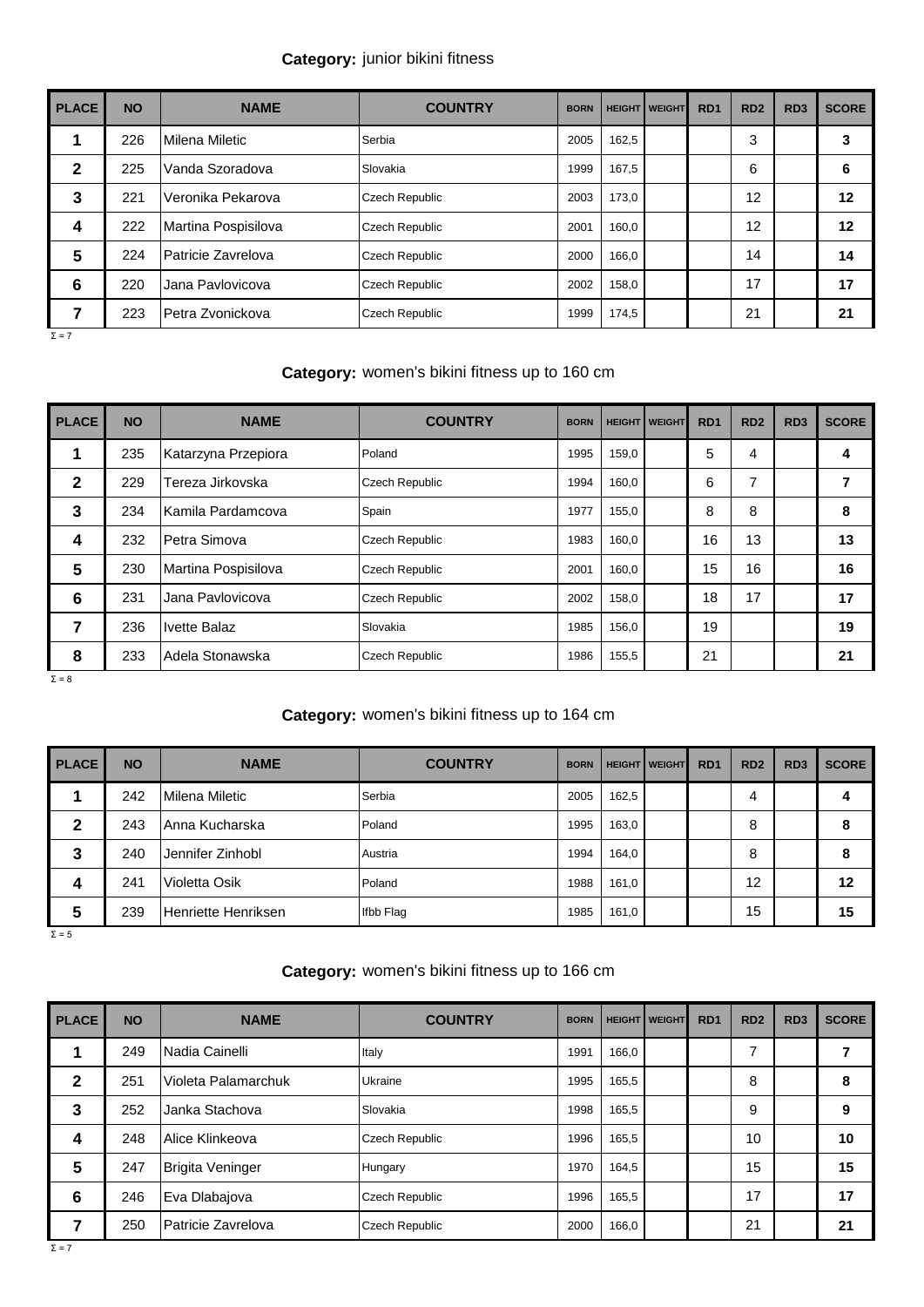## **Category:** women's bikini fitness up to 169 cm

| <b>PLACE</b> | <b>NO</b> | <b>NAME</b>        | <b>COUNTRY</b> | <b>BORN</b> |       | <b>HEIGHT   WEIGHT</b> | R <sub>D</sub> 1 | RD <sub>2</sub> | RD <sub>3</sub> | <b>SCORE</b> |
|--------------|-----------|--------------------|----------------|-------------|-------|------------------------|------------------|-----------------|-----------------|--------------|
|              | 259       | Agne Kiviselg      | Estonia        | 1988        | 167,5 |                        |                  | 3               |                 |              |
| 2            | 258       | Vanda Szoradova    | Slovakia       | 1999        | 167,5 |                        |                  |                 |                 |              |
| 3            | 255       | Magdalena Kocka    | Czech Republic | 1996        | 167,0 |                        |                  | 9               |                 | 9            |
| 4            | 256       | IBianka Laskava    | Slovakia       | 1995        | 169,0 |                        |                  | 12              |                 | 12           |
| 5            | 257       | Barbora Krouzelova | Czech Republic | 1992        | 166,5 |                        |                  | 13              |                 | 13           |

 $Σ = 5$ 

## **Category:** women's bikini fitness over 169 cm

| <b>PLACE</b><br>ı | <b>NO</b> | <b>NAME</b>         | <b>COUNTRY</b>        | <b>BORN</b> |       | <b>HEIGHT   WEIGHT</b> | RD <sub>1</sub> | RD <sub>2</sub> | RD <sub>3</sub> | <b>SCORE</b> |
|-------------------|-----------|---------------------|-----------------------|-------------|-------|------------------------|-----------------|-----------------|-----------------|--------------|
|                   | 263       | Dovile Paulaviciute | Lithuania             | 1996        | 175.5 |                        |                 | 5               |                 | 5            |
| 2                 | 264       | Sylvie Moocova      | <b>Czech Republic</b> | 1978        | 170.5 |                        |                 |                 |                 |              |
| 3                 | 262       | Klara Balvinova     | <b>Czech Republic</b> | 1998        | 170.0 |                        |                 | 8               |                 | 8            |
| 4                 | 267       | Veronika Pekarova   | <b>Czech Republic</b> | 2003        | 173.0 |                        |                 | 12              |                 | 12           |
| 5                 | 265       | Petra Zvonickova    | Czech Republic        | 1999        | 174.5 |                        |                 | 16              |                 | 16           |
| 6                 | 266       | Nela Sejtkova       | Czech Republic        | 1990        | 171,5 |                        |                 | 16              |                 | 16           |

 $Σ = 6$ 

#### **Category:** overall women's bikini

| <b>PLACE</b> | <b>NO</b> | <b>NAME</b>         | <b>COUNTRY</b> | <b>BORN</b> | <b>HEIGHT   WEIGHT</b> | RD <sub>1</sub> | RD <sub>2</sub> | RD <sub>3</sub> | <b>SCORE</b> |
|--------------|-----------|---------------------|----------------|-------------|------------------------|-----------------|-----------------|-----------------|--------------|
|              | 259       | Agne Kiviselg       | Estonia        |             |                        |                 |                 |                 |              |
| 2            | 249       | Nadia Cainelli      | Italy          |             |                        |                 | 8               |                 | 8            |
| 3            | 242       | Milena Miletic      | Serbia         |             |                        |                 | 8               |                 | 8            |
| 4            | 235       | Katarzyna Przepiora | Poland         |             |                        |                 | 11              |                 | 11           |
| 5            | 263       | Dovile Paulaviciute | Lithuania      |             |                        |                 | 11              |                 | 11           |

 $Σ = 5$ 

#### **Category:** fit pairs

| <b>PLACE</b> | <b>NO</b> | <b>NAME</b>                                    | <b>COUNTRY</b>        | <b>BORN</b> | <b>HEIGHT   WEIGHT</b> | R <sub>D</sub> <sub>1</sub> | RD <sub>2</sub> | RD <sub>3</sub> | <b>SCORE</b> |
|--------------|-----------|------------------------------------------------|-----------------------|-------------|------------------------|-----------------------------|-----------------|-----------------|--------------|
|              | 272       | Dovile Paulaviciute / Tomas Petrenas Lithuania |                       |             |                        |                             | 4               |                 |              |
|              | 271       | Nadia Cainelli / Francesco Fasciana            | Italy                 |             |                        |                             | 6               |                 | o            |
| 3            | 270       | Alice Klinkeova / Roman Paulik                 | <b>Czech Republic</b> |             |                        |                             | 9               |                 | 9            |
| 4            | 273       | IVeronika Pekarova / Martin Horak              | <b>Czech Republic</b> |             |                        |                             | 12              |                 | 12           |

 $Σ = 4$ 

#### **Category:** junior wellness fitness

| <b>PLACE</b> | <b>NO</b> | <b>NAME</b>          | <b>COUNTRY</b> | <b>BORN</b> |       | <b>HEIGHT   WEIGHT</b> | R <sub>D</sub> 1 | RD <sub>2</sub> | RD <sub>3</sub> | <b>SCORE</b> |
|--------------|-----------|----------------------|----------------|-------------|-------|------------------------|------------------|-----------------|-----------------|--------------|
|              | 300       | INatalia Kolenickova | Slovakia       | 2002        | 160,5 |                        |                  | ີ               |                 | $\bullet$    |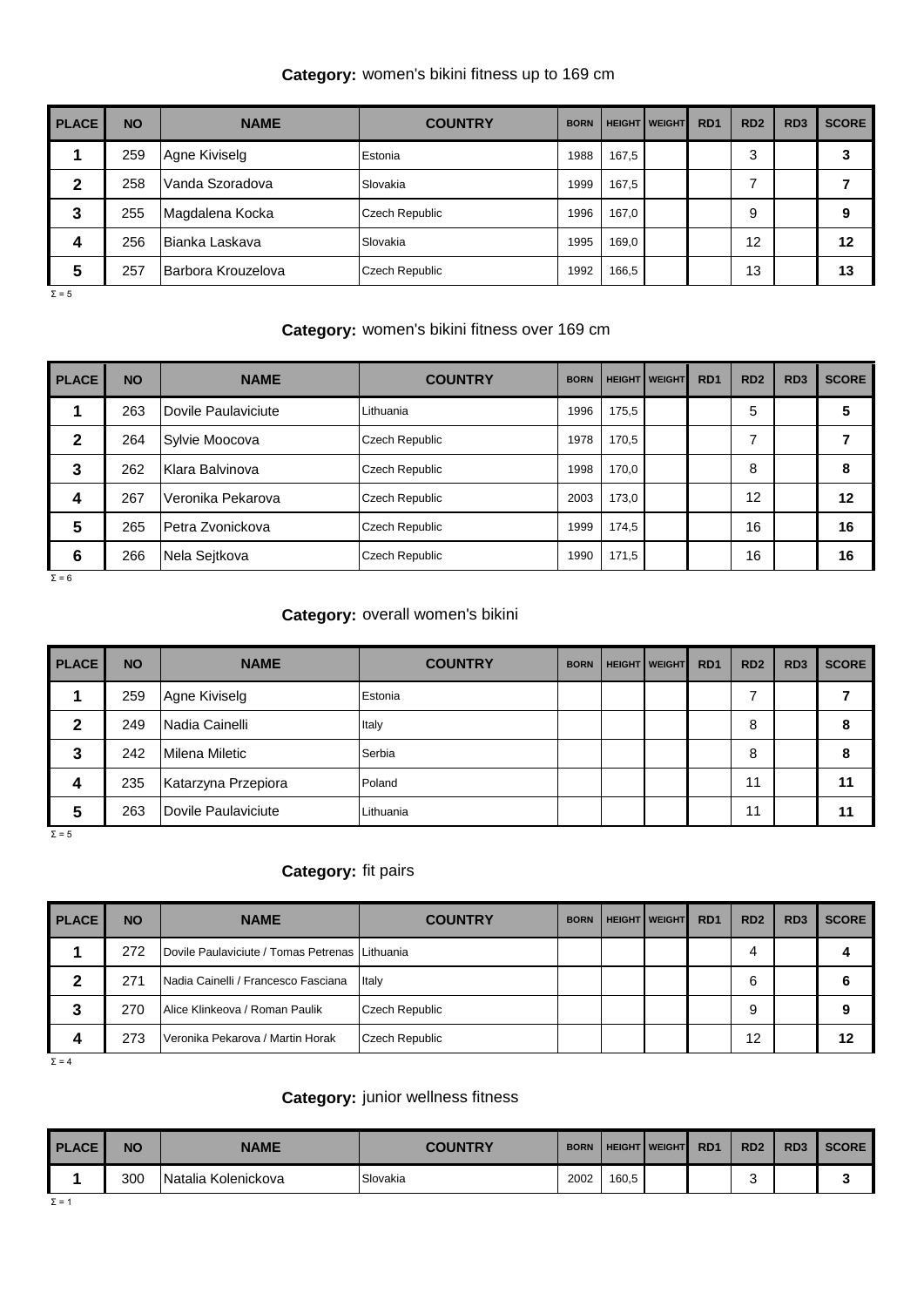## **Category:** masters wellness fitness

| <b>PLACE</b> | <b>NO</b> | <b>NAME</b>  | <b>COUNTRY</b> | <b>BORN</b> |       | <b>HEIGHT   WEIGHT</b> | R <sub>D</sub> 1 | RD <sub>2</sub> | RD <sub>3</sub> | <b>SCORE</b> |
|--------------|-----------|--------------|----------------|-------------|-------|------------------------|------------------|-----------------|-----------------|--------------|
|              | 301       | IEva Budina  | Czech Republic | 1981        | 175,5 |                        |                  | ົ<br>ت          |                 | o            |
| ◠            | 303       | Nikol Mrstna | Czech Republic | 1984        | 160,0 |                        |                  |                 |                 |              |
| 2<br>J       | 302       | Martina Long | Czech Republic | 1982        | 164,0 |                        |                  |                 |                 | 8            |

Σ = 3

# **Category:** junior classic physique

| <b>PLACE</b> | NΟ  | <b>NAME</b>            | <b>COUNTRY</b>        | <b>BORN</b> |       | <b>HEIGHT WEIGHT</b> | R <sub>D</sub> 1 | RD <sub>2x</sub> | RD <sub>3</sub> | <b>SCORE</b> |
|--------------|-----|------------------------|-----------------------|-------------|-------|----------------------|------------------|------------------|-----------------|--------------|
|              | 276 | <b>Pavel Dostal</b>    | Czech republic        | 2000        | 175,5 | 74.8                 |                  | ี                | ົ<br>∼          | 9            |
|              | 275 | <b>IMichael Smutny</b> | <b>Czech Republic</b> | 2000        | 183,0 | 85,3                 |                  | 12               | 6               | 18           |

 $Σ = 2$ 

#### **Category:** masters classic physique

| <b>PLACE</b> | <b>NO</b> | <b>NAME</b>          | <b>COUNTRY</b> | <b>BORN</b> |       | <b>HEIGHT   WEIGHT</b> | R <sub>D</sub> 1 | RD <sub>2x</sub> | RD <sub>3</sub>               | <b>SCORE</b> |
|--------------|-----------|----------------------|----------------|-------------|-------|------------------------|------------------|------------------|-------------------------------|--------------|
|              | 279       | <b>Boris Palovic</b> | Czech republic | 1978        | 181,0 | 89,7                   |                  | ຨ                | ີ<br>$\overline{\phantom{a}}$ | o<br>÷       |
| -            | 280       | Tomasz Danielak      | Poland         | 1975        | 182,0 | 92.4                   |                  | 12               | ี                             | 18           |

 $Σ = 2$ 

## **Category:** women's wellness fitness up to 168 cm

| <b>PLACE</b> | <b>NO</b> | <b>NAME</b>             | <b>COUNTRY</b>        | <b>BORN</b> |       | <b>HEIGHT   WEIGHT</b> | RD <sub>1</sub> | RD <sub>2</sub> | RD <sub>3</sub> | <b>SCORE</b> |
|--------------|-----------|-------------------------|-----------------------|-------------|-------|------------------------|-----------------|-----------------|-----------------|--------------|
|              | 308       | Marketa Hartl           | <b>Czech Republic</b> | 1990        | 157,5 |                        |                 | 4               |                 |              |
| 2            | 306       | <b>Therese Sundseth</b> | Norway                | 1996        | 166,0 |                        |                 | ⇁               |                 |              |
| 3            | 309       | Nikol Mrstna            | Czech Republic        | 1984        | 160.0 |                        |                 | 9               |                 | 9            |
| 4            | 310       | Veronika Kosskova       | <b>Czech Republic</b> | 1993        | 157,5 |                        |                 | 10              |                 | 10           |
| 5            | 307       | INatalia Kolenickova    | Slovakia              | 2002        | 160,5 |                        |                 | 12              |                 | 12           |
| $\Sigma = 5$ |           |                         |                       |             |       |                        |                 |                 |                 |              |

#### **Category:** women's wellness fitness over 168 cm

| <b>PLACE</b> | <b>NO</b> | <b>NAME</b>         | <b>COUNTRY</b> | <b>BORN</b> |       | <b>HEIGHT   WEIGHT</b> | RD <sub>1</sub> | RD <sub>2</sub> | RD <sub>3</sub> | <b>SCORE</b> |
|--------------|-----------|---------------------|----------------|-------------|-------|------------------------|-----------------|-----------------|-----------------|--------------|
|              | 314       | lEva Budina         | Czech Republic | 1981        | 175,5 |                        |                 | 4               |                 |              |
| 2            | 317       | IPavlina Zaluzanska | Czech Republic | 1995        | 169,0 |                        |                 | 6               |                 | o            |
| 3            | 313       | Kristyna Flidrova   | Czech Republic | 1997        | 173,0 |                        |                 | 9               |                 | 9            |
| 4            | 316       | Sabina Kaderkova    | Czech Republic | 1992        | 170.0 |                        |                 | 14              |                 | 14           |
| 5            | 318       | Anja Mioc           | Serbia         | 1993        | 171,5 |                        |                 | 14              |                 | 14           |
| 6            | 315       | Katerina Morawcova  | Czech Republic | 1988        | 169,5 |                        |                 | 17              |                 | 17           |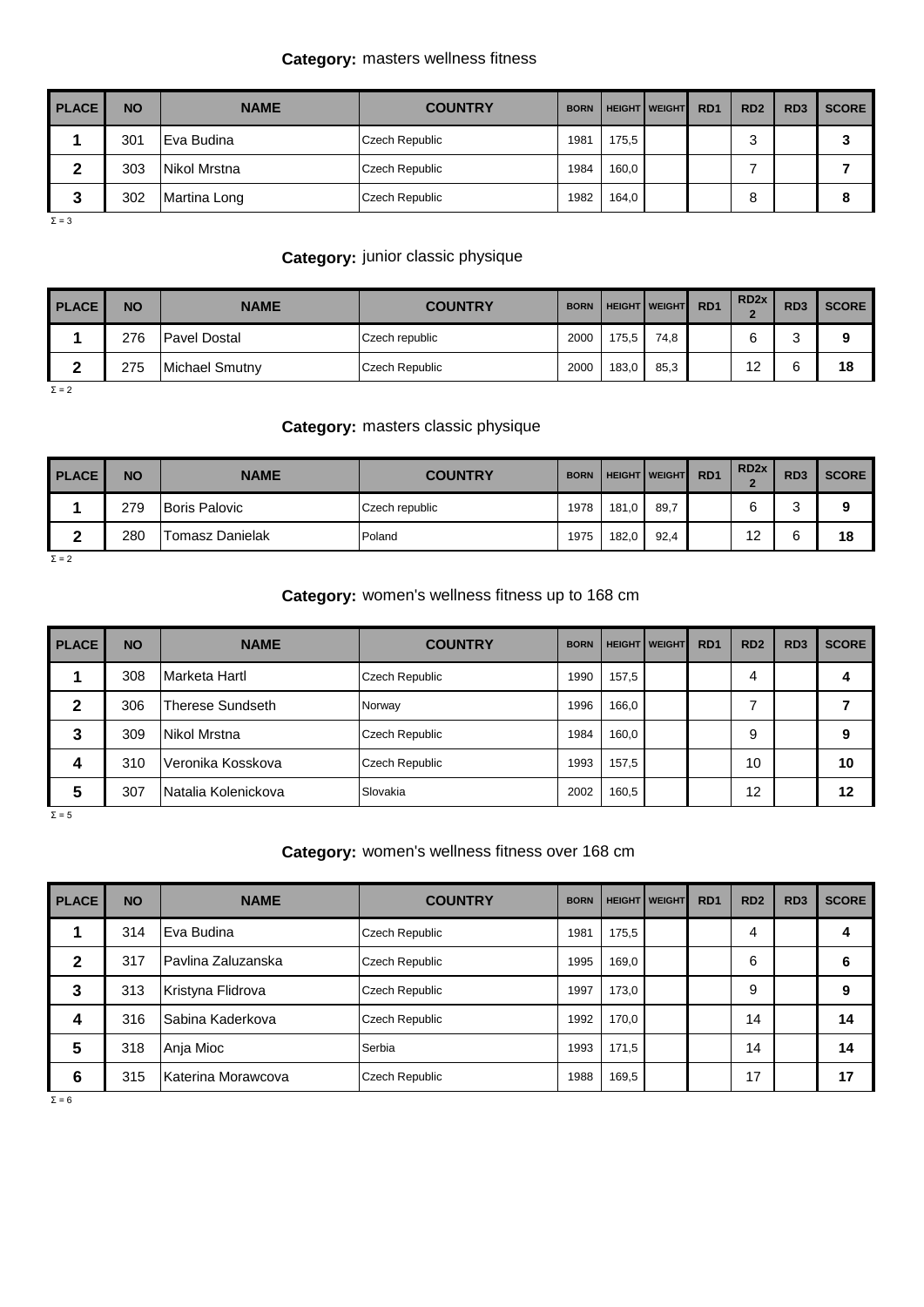## **Category:** overall women's wellness

| <b>PLACE</b> | <b>NO</b> | <b>NAME</b>   | <b>COUNTRY</b> | <b>BORN</b> | <b>HEIGHT WEIGHT</b> | R <sub>D</sub> 1 | RD <sub>2</sub> | RD <sub>3</sub> | <b>SCORE</b>         |
|--------------|-----------|---------------|----------------|-------------|----------------------|------------------|-----------------|-----------------|----------------------|
|              | 314       | Eva Budina    | Czech Republic |             |                      |                  |                 |                 | 4                    |
| ົ            | 308       | Marketa Hartl | Czech Republic |             |                      |                  |                 |                 | $\ddot{\phantom{a}}$ |

 $Σ = 2$ 

# **Category:** classic physique up to 176 cm

| <b>PLACE</b> | <b>NO</b> | <b>NAME</b>       | <b>COUNTRY</b>        | <b>BORN</b> |       | <b>HEIGHT   WEIGHT</b> | RD <sub>1</sub> | RD <sub>2x</sub> | RD <sub>3</sub> | <b>SCORE</b> |
|--------------|-----------|-------------------|-----------------------|-------------|-------|------------------------|-----------------|------------------|-----------------|--------------|
|              | 288       | Muhamad Ali       | <b>IFBB Flag</b>      | 1985        | 175.5 | 86,0                   |                 | 6                | 4               | 10           |
| 2            | 285       | Daniel Kunikowski | Poland                | 1986        | 174,5 | 80,8                   |                 | 12               | 5               | 17           |
| 3            | 286       | Jan Kascak        | <b>Czech Republic</b> | 1995        | 175.5 | 83.4                   |                 | 18               | 9               | 27           |
| 4            | 283       | Jarl Bermeland    | Norway                | 1987        | 172.5 | 74.9                   |                 | 24               | 13              | 37           |
| 5            | 287       | Tomas Krajcovic   | <b>Czech Republic</b> | 1998        | 176.0 | 79,3                   |                 | 28               | 14              | 42           |
| 6            | 284       | Slavomir Bilek    | Slovakia              | 1996        | 175,5 | 83,0                   |                 | 36               | 18              | 54           |

 $Σ = 6$ 

# **Category:** classic physique over 176 cm

| <b>PLACE</b> | <b>NO</b> | <b>NAME</b>           | <b>COUNTRY</b>        | <b>BORN</b> |       | <b>HEIGHT   WEIGHT</b> | RD <sub>1</sub> | RD <sub>2x</sub><br>$\overline{2}$ | RD <sub>3</sub> | <b>SCORE</b> |
|--------------|-----------|-----------------------|-----------------------|-------------|-------|------------------------|-----------------|------------------------------------|-----------------|--------------|
|              | 291       | Joseph Peter          | Belgium               | 1997        | 179,5 | 88,7                   |                 | 8                                  | 4               | 12           |
| $\mathbf{2}$ | 295       | Dominik Vratny        | Czech Republic        | 1998        | 178,5 | 88,7                   |                 | 10                                 | 5               | 15           |
| 3            | 296       | Boris Palovic         | Czech republic        | 1978        | 181,0 | 89,7                   |                 | 22                                 | 10              | 32           |
| 4            | 292       | <b>Damian Kosiec</b>  | Poland                | 1988        | 183,5 | 89,2                   |                 | 22                                 | 14              | 36           |
| 5            | 294       | Goran Copic           | Serbia                | 1974        | 182,5 | 90,2                   |                 | 28                                 | 16              | 44           |
| 6            | 297       | Granit Kuleta         | Kosovo                | 1990        | 179.5 | 90,2                   |                 | 32                                 | 15              | 47           |
| 7            | 293       | <b>Marek Kusnirak</b> | <b>Czech Republic</b> | 1996        | 178,0 | 88,3                   |                 | 42                                 | 19              | 61           |

 $Σ = 7$ 

## **Category:** overall men's classic physique

| <b>PLACE</b> | <b>NO</b> | <b>NAME</b>  | <b>COUNTRY</b>   | <b>BORN</b> | <b>HEIGHT   WEIGHT</b> | R <sub>D</sub> 1 | RD <sub>2</sub> | RD <sub>3</sub> | <b>SCORE</b> |
|--------------|-----------|--------------|------------------|-------------|------------------------|------------------|-----------------|-----------------|--------------|
|              | 291       | Joseph Peter | Belgium          |             |                        |                  | ◠<br>ັ          |                 | w            |
| ◠<br>-       | 288       | Muhamad Ali  | <b>IFBB Flag</b> |             |                        |                  | ຨ               |                 | 6            |

 $Σ = 2$ 

## **Category:** beginners bodybuilding up to 80 kg

| <b>PLACE</b> | <b>NO</b> | <b>NAME</b>       | <b>COUNTRY</b> | <b>BORN</b> | <b>HEIGHT   WEIGHT</b> | R <sub>D</sub> 1 | RD <sub>2x</sub> | RD <sub>3</sub> | <b>SCORE</b> |
|--------------|-----------|-------------------|----------------|-------------|------------------------|------------------|------------------|-----------------|--------------|
|              | 322       | Tomas Krajcovic   | Czech Republic | 1998        | 79,3                   |                  |                  | 4               | 12           |
| ◠            | 321       | David Kovalsky    | Czech Republic | 1993        | 77,4                   |                  | 10               | ิค<br>u         | 16           |
| າ<br>٠J      | 323       | Petrou Telemachos | Cyprus         | 1981        | 91,3                   |                  | 18               | 8               | 26           |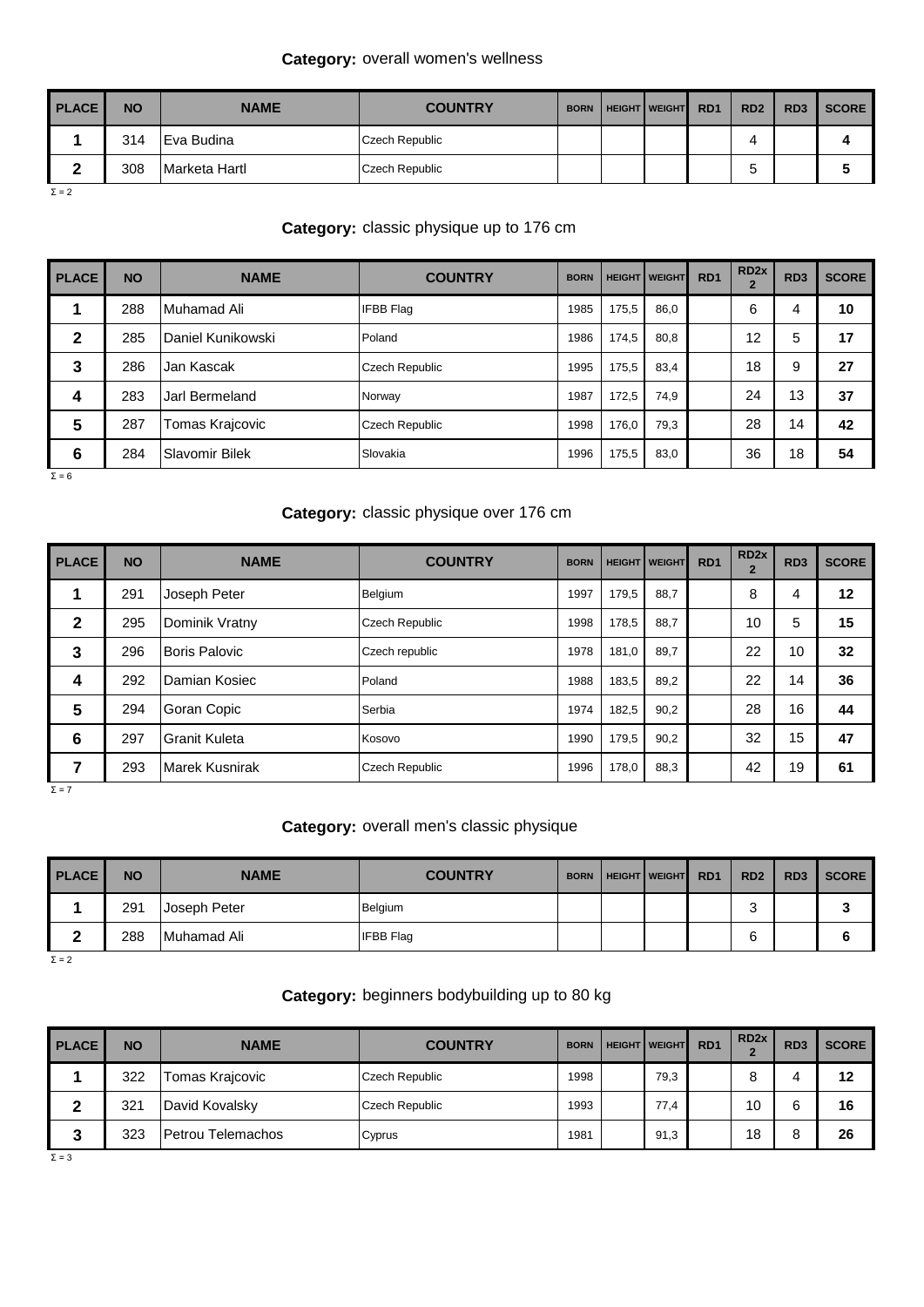## **Category:** junior bodyfitness

| <b>PLACE</b> | <b>NO</b> | <b>NAME</b>           | <b>COUNTRY</b> | <b>BORN</b> |       | <b>HEIGHT WEIGHT</b> | R <sub>D</sub> 1 | RD <sub>2</sub> | RD <sub>3</sub> | <b>SCORE</b> |
|--------------|-----------|-----------------------|----------------|-------------|-------|----------------------|------------------|-----------------|-----------------|--------------|
|              | 327       | Kristina Krajcovicova | Slovakia       | 2001        | 163.0 |                      |                  |                 |                 | д            |
|              | 326       | Vivien Kruseova       | Czech Republic | 2002        | 165.5 |                      |                  |                 |                 |              |

 $Σ = 2$ 

## **Category:** masters bodyfitness

| <b>PLACE</b> | <b>NO</b> | <b>NAME</b>           | <b>COUNTRY</b>        | <b>BORN</b> |       | <b>HEIGHT   WEIGHT</b> | R <sub>D</sub> 1 | RD <sub>2</sub> | RD <sub>3</sub> | <b>SCORE</b> |
|--------------|-----------|-----------------------|-----------------------|-------------|-------|------------------------|------------------|-----------------|-----------------|--------------|
|              | 337       | Karmen Kiier          | Estonia               | 1986        | 165,5 |                        | 4                | 3               |                 | 3            |
| $\mathbf{2}$ | 336       | Hana Penova           | <b>Czech Republic</b> | 1973        | 171,5 |                        | 5                | 6               |                 | 6            |
| 3            | 330       | IEdita Klausova       | <b>Czech Republic</b> | 1978        | 154,0 |                        | 10               | 10              |                 | 10           |
| 4            | 331       | Natalia Raychell      | Poland                | 1978        | 165,0 |                        | 11               | 11              |                 | 11           |
| 5            | 335       | Zuzana Benkova        | Slovakia              | 1977        | 165,0 |                        | 15               | 15              |                 | 15           |
| 6            | 332       | Jana Patzelt-Svehlova | <b>Czech Republic</b> | 1975        | 158,5 |                        | 19               | 18              |                 | 18           |
| 7            | 333       | Chari Guillen         | Spain                 | 1969        | 158,5 |                        | 20               |                 |                 | 20           |
| 8            | 334       | Vladimira Zeravikova  | <b>Czech Republic</b> | 1972        | 166,0 |                        | 24               |                 |                 | 24           |

 $Σ = 8$ 

## **Category:** women's physique

| <b>PLACE</b> | <b>NO</b> | <b>NAME</b>         | <b>COUNTRY</b>        | <b>BORN</b> | <b>HEIGHT   WEIGHT</b> | RD <sub>1</sub> | RD <sub>2x</sub><br>$\overline{2}$ | RD <sub>3</sub> | <b>SCORE</b> |
|--------------|-----------|---------------------|-----------------------|-------------|------------------------|-----------------|------------------------------------|-----------------|--------------|
|              | 358       | Veronika Vojtiskova | <b>Czech Republic</b> | 1980        |                        |                 | 8                                  | 3               | 11           |
|              | 357       | Eva Synkova         | Czech Republic        | 1988        |                        |                 | 12                                 | 6               | 18           |
| 3            | 356       | Julia Cugier        | Poland                | 1981        |                        |                 | 16                                 | 9               | 25           |
| 4            | 355       | Lenka Suchoparova   | Czech Republic        | 1977        |                        |                 | 24                                 | 12              | 36           |

 $Σ = 4$ 

#### **Category:** women's bodyfitness up to 163 cm

| <b>PLACE</b> | <b>NO</b> | <b>NAME</b>           | <b>COUNTRY</b> | <b>BORN</b> |       | <b>HEIGHT WEIGHT</b> | R <sub>D</sub> 1 | RD <sub>2</sub> | RD <sub>3</sub> | <b>SCORE</b> |
|--------------|-----------|-----------------------|----------------|-------------|-------|----------------------|------------------|-----------------|-----------------|--------------|
|              | 342       | Agata Hlavackova      | Slovakia       | 1993        | 163,0 |                      |                  | 3               |                 |              |
| 2            | 344       | Kristina Krajcovicova | Slovakia       | 2001        | 163.0 |                      |                  | 8               |                 | ö            |
| 3            | 343       | Edita Klausova        | Czech Republic | 1978        | 154.0 |                      |                  | 9               |                 | 9            |
| 4            | 341       | Julie Nemravova       | Czech Republic | 1995        | 146,5 |                      |                  | 11              |                 | 11           |
| 5            | 345       | Chari Guillen         | Spain          | 1969        | 158.5 |                      |                  | 15              |                 | 15           |
| 6            | 340       | Pavla Opatril         | Czech Republic | 1987        | 162,5 |                      |                  | 18              |                 | 18           |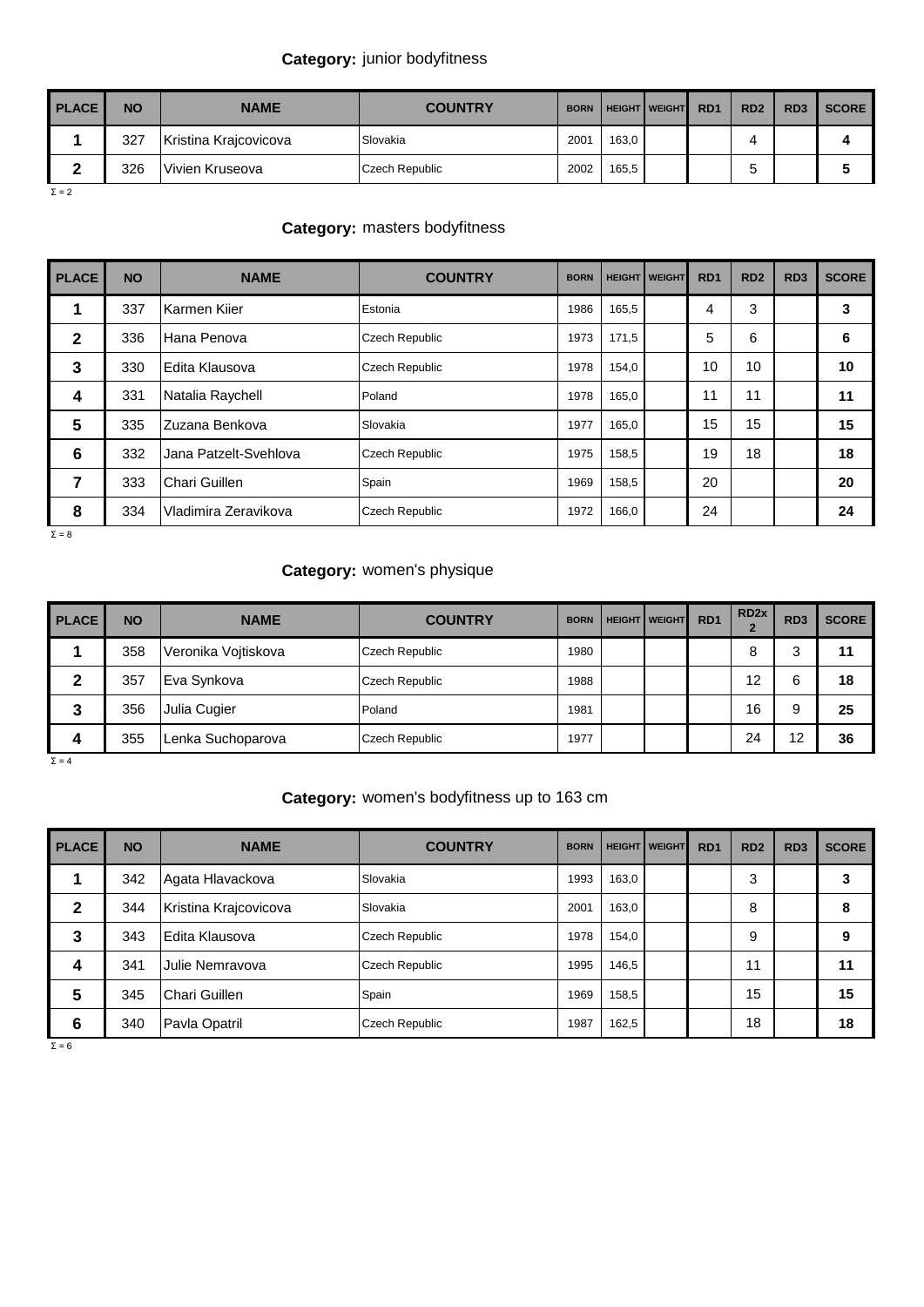## **Category:** women's bodyfitness over 163 cm

| <b>PLACE</b><br>ı | <b>NO</b> | <b>NAME</b>          | <b>COUNTRY</b>        | <b>BORN</b> |       | <b>HEIGHT   WEIGHT</b> | R <sub>D</sub> 1 | RD <sub>2</sub> | RD <sub>3</sub> | <b>SCORE</b> |
|-------------------|-----------|----------------------|-----------------------|-------------|-------|------------------------|------------------|-----------------|-----------------|--------------|
|                   | 350       | Karmen Kiier         | Estonia               | 1986        | 165,5 |                        |                  | 3               |                 |              |
| 2                 | 349       | Hana Penova          | Czech Republic        | 1973        | 171.5 |                        |                  | 6               |                 |              |
| 3                 | 348       | Vivien Kruseova      | <b>Czech Republic</b> | 2002        | 165,5 |                        |                  | 9               |                 |              |
| 4                 | 352       | Natalia Raychell     | Poland                | 1978        | 165,0 |                        |                  | 12              |                 | 12           |
| 5                 | 351       | Vladimira Zeravikova | <b>Czech Republic</b> | 1972        | 166,0 |                        |                  | 15              |                 | 15           |

 $Σ = 5$ 

#### **Category:** overall women's bodyfitness

| <b>PLACE</b> | <b>NO</b> | <b>NAME</b>      | <b>COUNTRY</b> | <b>BORN</b> | <b>HEIGHT   WEIGHT</b> | R <sub>D</sub> 1 | RD <sub>2</sub> | RD <sub>3</sub> | <b>SCORE</b> |
|--------------|-----------|------------------|----------------|-------------|------------------------|------------------|-----------------|-----------------|--------------|
|              | 342       | Agata Hlavackova | Slovakia       |             |                        |                  |                 |                 |              |
| ົ            | 350       | Karmen Kiier     | Estonia        |             |                        |                  | 6               |                 |              |

 $Σ = 2$ 

#### **Category:** mixed pairs

| <b>PLACE</b> | <b>NO</b> | <b>NAME</b>                                           | <b>COUNTRY</b> | <b>BORN</b> | <b>HEIGHT WEIGHT</b> | R <sub>D</sub> <sub>1</sub> | RD <sub>2x</sub> | RD <sub>3</sub> | <b>SCORE</b> |
|--------------|-----------|-------------------------------------------------------|----------------|-------------|----------------------|-----------------------------|------------------|-----------------|--------------|
|              | 362       | Veronika Vojtiskova / Miroslav Kubec   Czech Republic |                |             |                      |                             |                  | ⌒<br>s.         | 0            |
| ◠            | 361       | Julia Cugier / Slawomir Szafranski                    | Poland         |             |                      |                             | 12               | 6               | 18           |

 $\Sigma = 2$ 

#### **Category:** junior bodybuilding

| <b>PLACE</b> | <b>NO</b> | <b>NAME</b>         | <b>COUNTRY</b> | <b>BORN</b> | <b>HEIGHT   WEIGHT</b> | R <sub>D</sub> 1 | RD <sub>2x</sub> | RD <sub>3</sub> | <b>SCORE</b> |
|--------------|-----------|---------------------|----------------|-------------|------------------------|------------------|------------------|-----------------|--------------|
|              | 367       | Matej Vaigl         | Czech republic | 1999        | 97,4                   |                  |                  | ົ<br>ັ          | 11           |
| ◠            | 366       | Ales Cebin          | Slovenia       | 2000        | 87,4                   |                  | 10               | 6               | 16           |
| ∽<br>Ĵ٥      | 365       | <b>Pavel Dostal</b> | Czech republic | 2000        | 74,8                   |                  | 18               | ۰Q<br>c         | 27           |

 $Σ = 3$ 

#### **Category:** masters bodybuilding 40-44 years

| <b>PLACE</b> | <b>NO</b> | <b>NAME</b>          | <b>COUNTRY</b>        | <b>BORN</b> | <b>HEIGHT   WEIGHT</b> | RD <sub>1</sub> | RD <sub>2x</sub><br>$\mathbf{2}$ | RD <sub>3</sub> | <b>SCORE</b> |
|--------------|-----------|----------------------|-----------------------|-------------|------------------------|-----------------|----------------------------------|-----------------|--------------|
| 1            | 372       | Tomas Mach           | Czech Republic        | 1982        | 99,3                   |                 | 8                                | 4               | 12           |
| $\mathbf{2}$ | 375       | Jozef Gregus         | Slovakia              | 1978        | 100,0                  |                 | 10                               | 5               | 15           |
| 3            | 376       | Boris Palovic        | Czech Republic        | 1978        | 89,7                   |                 | 18                               | 9               | 27           |
| 4            | 374       | <b>Pavel Panek</b>   | Czech Republic        | 1981        | 105,0                  |                 | 26                               | 12              | 38           |
| 5            | 371       | Miroslav Kubec       | <b>Czech Republic</b> | 1979        | 89,8                   |                 | 30                               | 15              | 45           |
| 6            | 373       | <b>Michal Sitter</b> | Czech Republic        | 1974        | 97,4                   |                 | 36                               | 18              | 54           |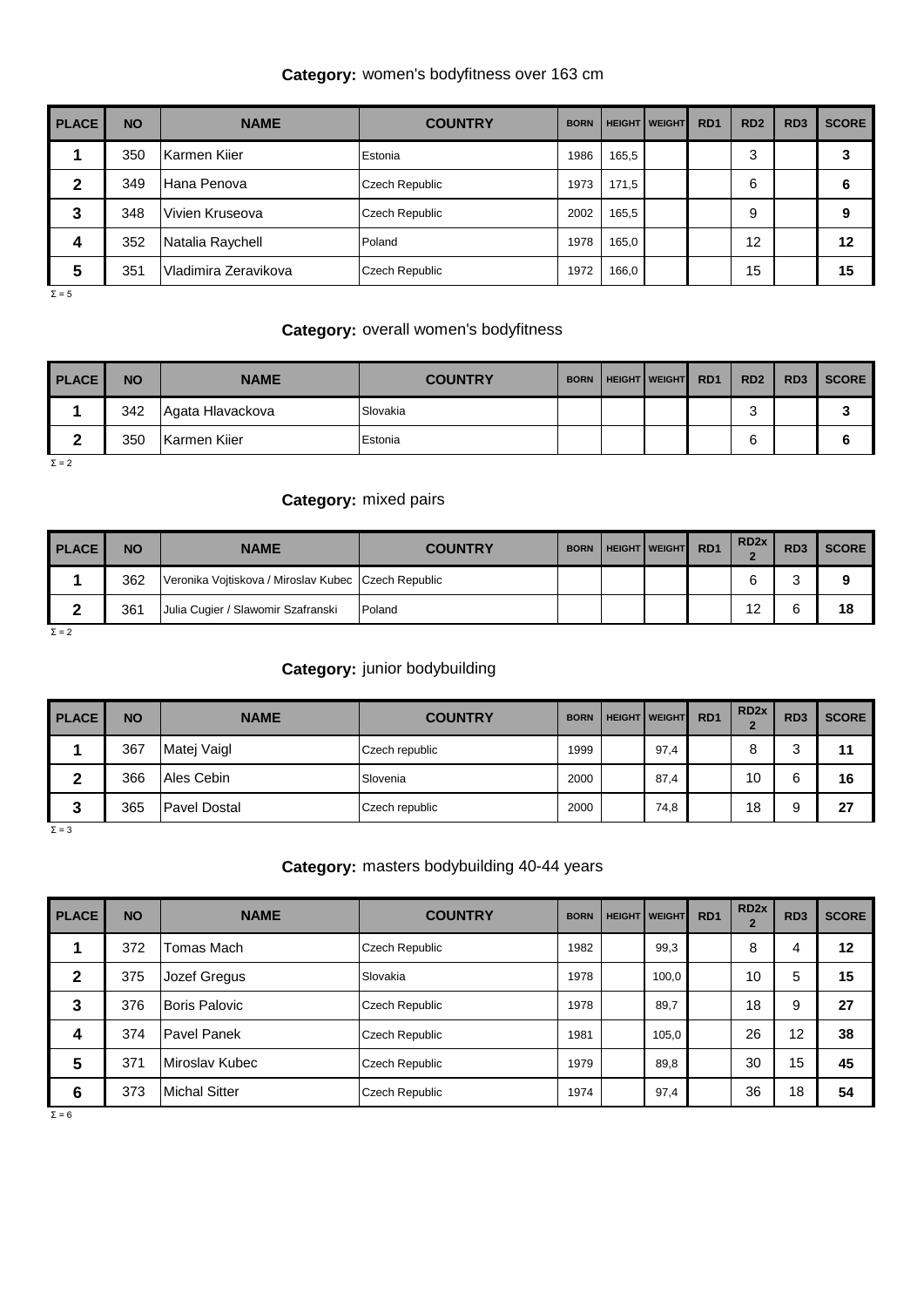## **Category:** masters bodybuilding over 45 years

| <b>PLACE</b> | <b>NO</b> | <b>NAME</b>          | <b>COUNTRY</b>        | <b>BORN</b> | <b>HEIGHT   WEIGHT</b> | RD <sub>1</sub> | RD <sub>2x</sub><br>$\overline{2}$ | RD <sub>3</sub> | <b>SCORE</b> |
|--------------|-----------|----------------------|-----------------------|-------------|------------------------|-----------------|------------------------------------|-----------------|--------------|
| 1            | 383       | Slawomir Szafranski  | Poland                | 1977        | 89,1                   |                 | 12                                 | 4               | 16           |
| $\mathbf{2}$ | 382       | Pavel Krejci         | <b>Czech Republic</b> | 1977        | 87,8                   |                 | 12                                 | 9               | 21           |
| 3            | 384       | Stanislav Slimak     | Slovakia              | 1973        | 106,0                  |                 | 16                                 | 7               | 23           |
| 4            | 385       | Leonida Ticau        | Romania               |             |                        |                 | 22                                 | 12              | 34           |
| 5            | 380       | Paul Jaylian         | Australia             | 1974        | 86,4                   |                 | 30                                 | 15              | 45           |
| 6            | 379       | Carlos Caruana       | Malta                 | 1977        | 79,3                   |                 | 34                                 | 19              | 53           |
| 7            | 381       | <b>Michal Trykar</b> | <b>Czech Republic</b> | 1974        | 88,2                   |                 | 38                                 | 19              | 57           |

 $Σ = 7$ 

#### **Category:** overall masters bodybuilding

|      |     |                            |                |  | R <sub>D</sub> 1<br><b>HEIGHT WEIGHT</b> | RD <sub>2</sub> | RD <sub>3</sub> | <b>SCORE</b> |
|------|-----|----------------------------|----------------|--|------------------------------------------|-----------------|-----------------|--------------|
|      | 372 | Tomas Mach                 | Czech Republic |  |                                          | ົ<br>◡          |                 | u            |
| ◠    | 383 | <b>Slawomir Szafranski</b> | Poland         |  |                                          | ຨ               |                 |              |
| $ -$ |     |                            |                |  |                                          |                 |                 |              |

 $Σ = 2$ 

#### **Category:** men's classic bodybuilding

| <b>PLACE</b> | <b>NO</b> | <b>NAME</b>     | <b>COUNTRY</b>        | <b>BORN</b> |       | <b>HEIGHT WEIGHT</b> | RD <sub>1</sub> | RD <sub>2x</sub> | RD <sub>3</sub> | <b>SCORE</b> |
|--------------|-----------|-----------------|-----------------------|-------------|-------|----------------------|-----------------|------------------|-----------------|--------------|
|              | 425       | Boris Palovic   | Czech republic        | 1978        | 181,0 | 89,7                 |                 | 8                | 5               | 13           |
| 2            | 426       | Damian Kosiec   | Poland                | 1988        | 183,5 | 89,2                 |                 | 10               | 4               | 14           |
| 3            | 427       | Alexander Kreuh | Austria               | 1990        | 184.0 | 87,8                 |                 | 18               | 10              | 28           |
| 4            | 428       | Radim Zabransky | <b>Czech Republic</b> | 1994        | 183.0 | 87,8                 |                 | 24               | 12              | 36           |
| 5            | 423       | Jarl Bermeland  | Norway                | 1987        | 172.5 | 74,9                 |                 | 30               | 15              | 45           |

 $Σ = 5$ 

## **Category:** men's bodybuilding up to 80 kg

| <b>PLACE</b> | <b>NO</b> | <b>NAME</b>         | <b>COUNTRY</b> | <b>BORN</b> | <b>HEIGHT</b> | <b>WEIGHT</b> | R <sub>D</sub> 1 | RD <sub>2x</sub> | RD <sub>3</sub> | <b>SCORE</b> |
|--------------|-----------|---------------------|----------------|-------------|---------------|---------------|------------------|------------------|-----------------|--------------|
|              | 388       | Marek Mitterko      | Slovakia       | 1990        |               | 68,0          |                  | 10               | 3               | 13           |
| 2            | 424       | <b>Michal Benes</b> | Czech republic | 1997        | 172.5         | 73,5          |                  | 16               | 8               | 24           |
| 3            | 390       | Carlos Caruana      | Malta          | 1977        |               | 79,3          |                  | 18               | 8               | 26           |
| 4            | 389       | <b>Rene Vozarik</b> | Czech Republic | 1996        |               | 78,8          |                  | 18               | 13              | 31           |
| 5            | 387       | David Kovalsky      | Czech Republic | 1993        |               | 77,4          |                  | 30               | 14              | 44           |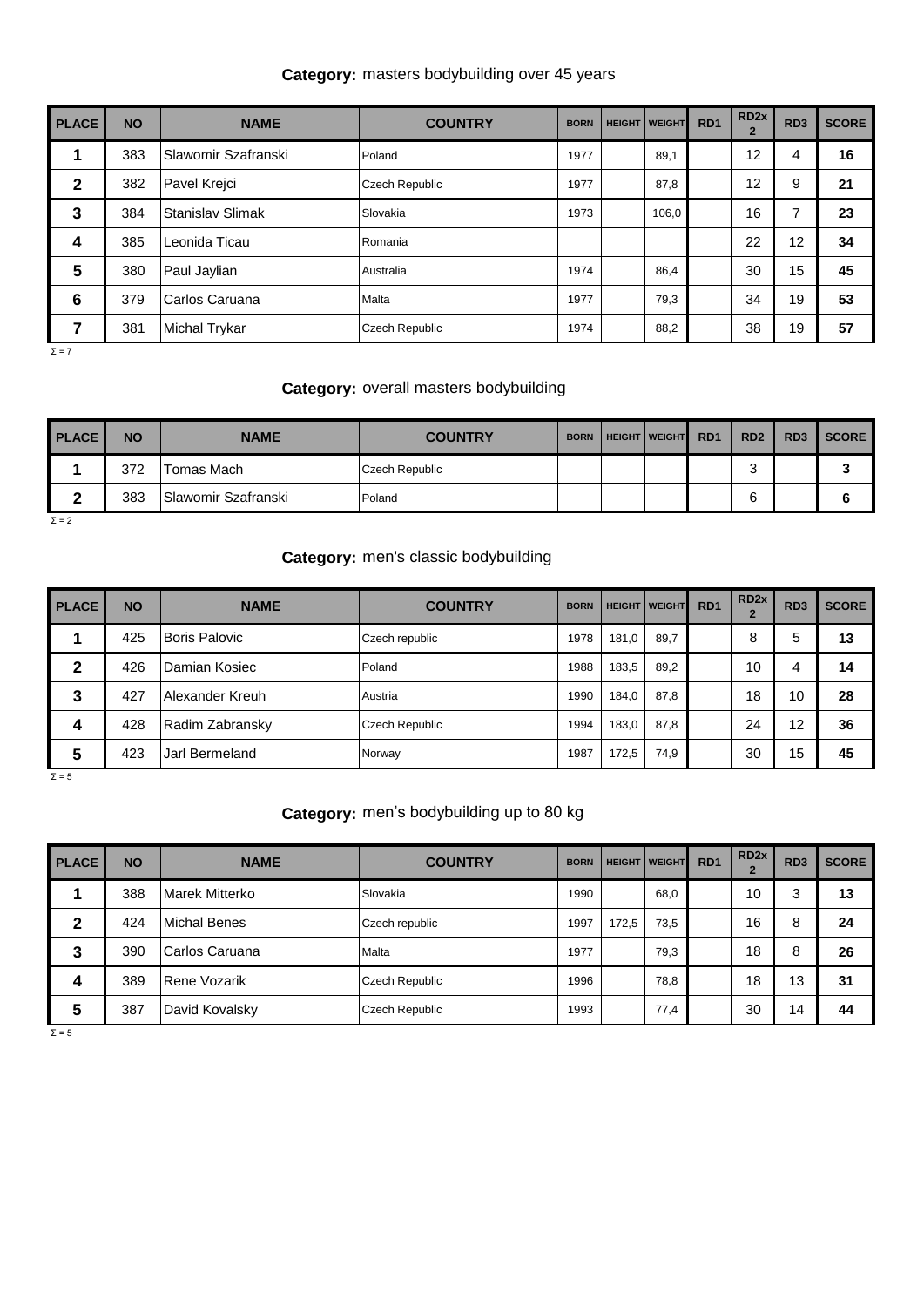|  |  | Category: men's bodybuilding up to 90 kg |  |  |
|--|--|------------------------------------------|--|--|
|--|--|------------------------------------------|--|--|

| <b>PLACE</b>   | <b>NO</b> | <b>NAME</b>          | <b>COUNTRY</b>        | <b>BORN</b> | <b>HEIGHT   WEIGHT</b> | RD <sub>1</sub> | RD <sub>2x</sub><br>$\overline{2}$ | RD <sub>3</sub> | <b>SCORE</b> |
|----------------|-----------|----------------------|-----------------------|-------------|------------------------|-----------------|------------------------------------|-----------------|--------------|
| 1              | 397       | Muhamad Ali          | <b>IFBB Flag</b>      | 1985        | 86,0                   | 5               | 10                                 | 3               | 13           |
| $\mathbf{2}$   | 398       | Daniel Kunikowski    | Poland                | 1986        | 80,8                   | 11              | 14                                 | 9               | 23           |
| 3              | 396       | Ales Cebin           | Slovenia              | 2000        | 87,4                   | 6               | 16                                 | 13              | 29           |
| 4              | 403       | <b>Boris Palovic</b> | Czech republic        | 1978        | 89,7                   | 10              | 24                                 | 11              | 35           |
| 5              | 399       | Slawomir Szafranski  | Poland                | 1977        | 89,1                   | 16              | 26                                 | 12              | 38           |
| $6\phantom{1}$ | 400       | <b>Granit Kuleta</b> | Kosovo                | 1990        | 89,7                   | 16              | 28                                 | 17              | 45           |
| $\overline{7}$ | 404       | Miroslav Kubec       | Czech Republic        | 1979        | 89,8                   | 21              |                                    |                 | 21           |
| 8              | 405       | Pavel Krejci         | Czech Republic        | 1977        | 87,8                   | 24              |                                    |                 | 24           |
| 9              | 401       | Jani Breg            | Slovakia              | 1982        | 83,6                   | 28              |                                    |                 | 28           |
| 10             | 402       | Paul Jaylian         | Australia             | 1974        | 86,4                   | 28              |                                    |                 | 28           |
| 11             | 395       | <b>Michal Trykar</b> | <b>Czech Republic</b> | 1974        | 88,2                   | 33              |                                    |                 | 33           |
| 12             | 393       | Lukas Helekal        | <b>Czech Republic</b> | 1996        | 86,1                   | 36              |                                    |                 | 36           |

 $Σ = 12$ 

## **Category:** men's bodybuilding up to 100 kg

| <b>PLACE</b> | <b>NO</b> | <b>NAME</b>          | <b>COUNTRY</b> | <b>BORN</b> | <b>HEIGHT   WEIGHT</b> | RD <sub>1</sub> | RD <sub>2x</sub><br>$\overline{2}$ | RD <sub>3</sub> | <b>SCORE</b> |
|--------------|-----------|----------------------|----------------|-------------|------------------------|-----------------|------------------------------------|-----------------|--------------|
| 1            | 410       | <b>Martin Horky</b>  | Czech Republic | 1996        | 98,5                   |                 | 6                                  | 3               | 9            |
| $\mathbf{2}$ | 412       | Matej Vaigl          | Czech Republic | 1999        | 97,4                   |                 | $12 \overline{ }$                  | 6               | 18           |
| 3            | 411       | Tomas Mach           | Czech Republic | 1982        | 99,3                   |                 | 18                                 | 10              | 28           |
| 4            | 413       | Jozef Gregus         | Slovakia       | 1978        | 100,0                  |                 | 24                                 | 11              | 35           |
| 5            | 409       | <b>Michal Sitter</b> | Czech Republic | 1974        | 97,4                   |                 | 30                                 | 15              | 45           |
| 6            | 408       | Stanislav Balvin     | Czech Republic | 1986        | 98,1                   |                 | 36                                 | 18              | 54           |

 $Σ = 6$ 

#### **Category:** men's bodybuilding over 100 kg

| <b>PLACE</b><br>ı | <b>NO</b> | <b>NAME</b>         | <b>COUNTRY</b>        | <b>BORN</b> | <b>HEIGHT   WEIGHT</b> | RD <sub>1</sub> | RD <sub>2x</sub><br>$\overline{2}$ | RD <sub>3</sub> | <b>SCORE</b> |
|-------------------|-----------|---------------------|-----------------------|-------------|------------------------|-----------------|------------------------------------|-----------------|--------------|
|                   | 421       | Kamil Banas         | Poland                | 1995        | 116,2                  |                 | 6                                  | 3               | 9            |
| $\mathbf{2}$      | 416       | Mathias Lampe       | Belgium               | 1994        | 101,5                  |                 | 14                                 | $\overline{ }$  | 21           |
| 3                 | 419       | Radovan Hrdy        | Slovakia              | 1995        | 117,7                  |                 | 24                                 | 11              | 35           |
| 4                 | 417       | Jan Birka           | Slovakia              | 1994        | 104,5                  |                 | 26                                 | 12              | 38           |
| 5                 | 420       | Adrian Konieczynski | Poland                | 1993        | 109,0                  |                 | 26                                 | 13              | 39           |
| 6                 | 418       | <b>Pavel Panek</b>  | <b>Czech Republic</b> | 1981        | 105,0                  |                 | 30                                 | 16              | 46           |